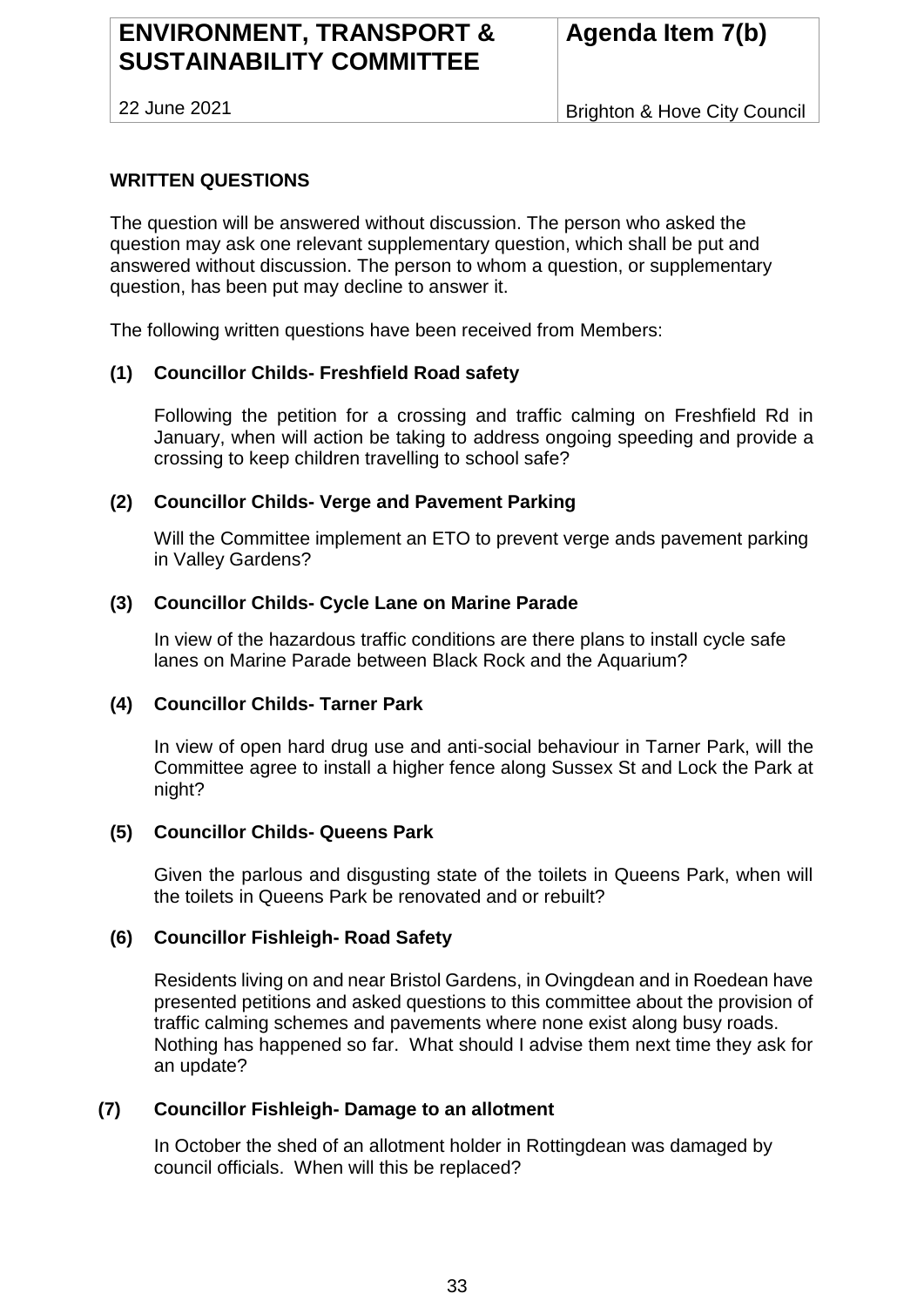# **(8) Councillor Fishleigh- Pavement Weeds**

Numerous older people have hurt themselves when slipping on wet vegetation growing between pavements in Rottingdean Coastal Ward. Unfortunately, several had to go to hospital with head injuries.

What is the plan for weeding pavements in the Rottingdean Coastal Ward this summer and could areas on slopes, around shops and bus stops be prioritised please?

# **(9) Councillor Fowler- Car Club**

It's a shame that people are being penalised for using the Car Club and are having to pay for damages that they have not done. In this Case the only reason the Car Club knew about the damages is because Tracey Hill reported it, although she saw the damage straight away before she drove it, and as she couldn't report it till she got home after a 15 minute journey she is now liable. The Car Club is a great initiative and I have often promoted it as it helps towards the Carbon footprint by letting people use a car for essential journeys without having to buy one, but find the bill of £750 people are being sent quite extortionate. It would be a shame if this stopped people using this service. Please can you tell me about the nature of the relationship between the council and the car club. Does the car club operate only with the permission of the council? Is there some kind of agreement or contract between the two? If so, what are its terms and conditions? Does the car club have to meet any criteria? Has the council considered different operators in the past, or thought about having more than one club operating? If different clubs have been considered, how have they been evaluated.

## **(10) Councillor Williams- City wide access**

At a previous ETS committee there was a request for a report on city wide access for less abled people. What progress has been made on this?

## **(11) Councillor Williams- St Georges Road**

St Georges Road in Kemptown village is being used more and more as a through road for inconsiderate traffic often driving through at considerable speed. Vans and large vehicles are illegally parking on a regular basis. Pavements are narrow so pedestrians are having to put themselves at risk by walking in the road. Pedestrianisation of at least part of this area would much improve safety and quality of life for people in this area. Why have plans for this been shelved?

## **(12) Councillor Williams- Madeira Drive**

Madeira Drive has become unwieldy, congested and downright dangerous for pedestrians who are struggling to socially distance in the constricted spaces. The present reconfiguring is significantly adding to this mayhem. This must be made safer for pedestrians and quickly. What is going to be done to improve this?

## **(13) Councillor Williams- Parking Bay, Broadway Whitehawk**

There has recently been parking charges implemented at the parking bay on Broadway Whitehawk. There has been no consultation with local residents, and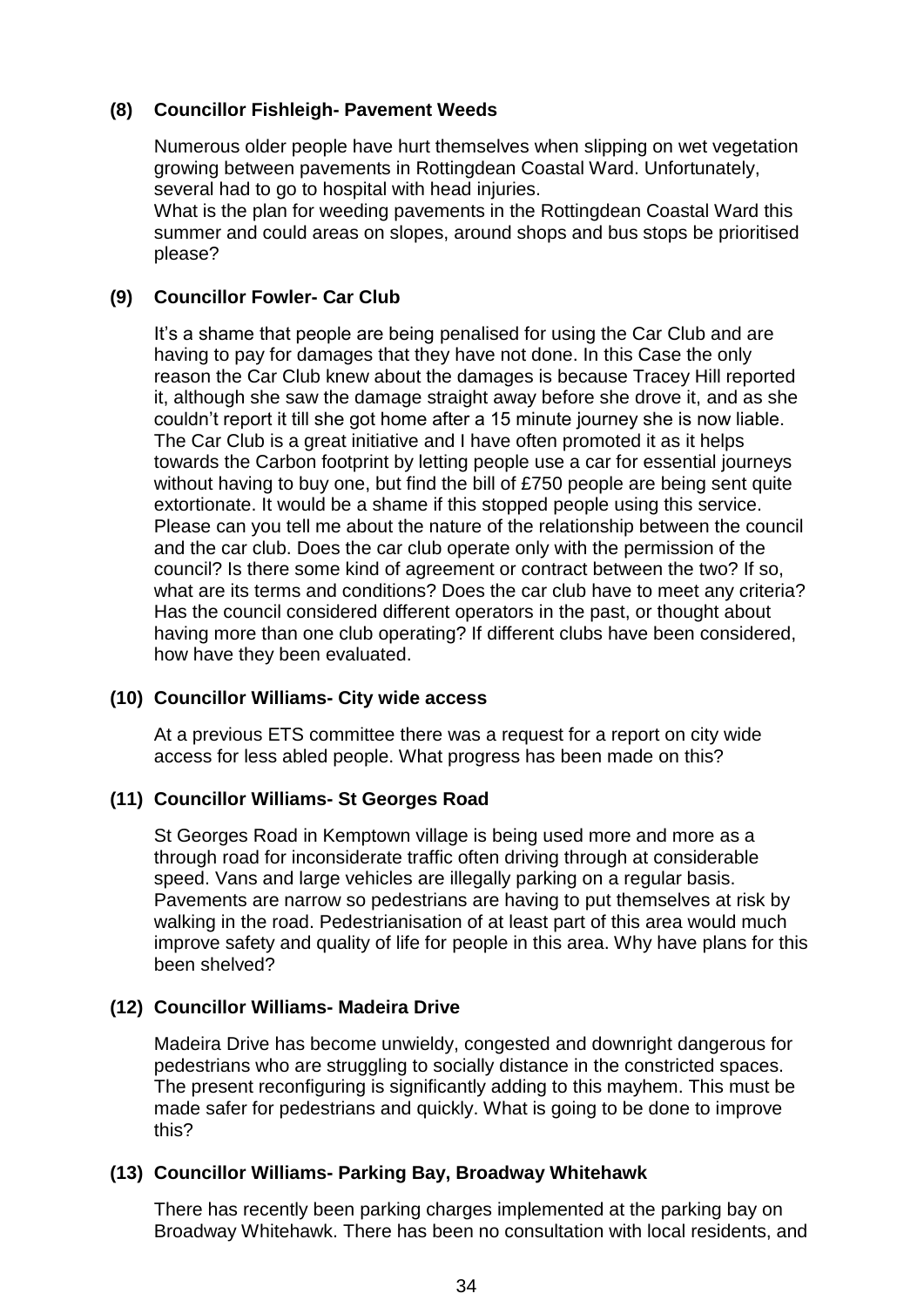this is having a severely detrimental effect on the already struggling businesses located near this parking bay. Furthermore, this spot traditionally been used by local residents who are affected by the extra cost due to low incomes. The introduction of parking charges here is unnecessary and is already impacting adversely on the local community. This is an area where there is particular levels of deprivation and this should be taken into account. Whilst parking charges may indeed be of benefit in some areas of our city. There is no benefit here.

I call for these charges to be revoked with immediate effect, does the Chair agree?

# **(14) Councillor Fowler- Parking in Hollingdean**

I have had several complaints about cars parking on the corners of roads in Hollingdean. This is getting dangerous. Please can this be investigated as if feel that it can't wait until we have a consultation into parking permits in February. We have 4 schools in Hollingdean and the safety of our children walking to school should be a priority. Please could we introduce safe walk to school routes in Hollingdean?

# **(15) Councillor Fowler- Park and Ride**

I have been informed by delivery drivers that the town has become gridlocked over the half term with cars queuing along Kings Road A259 in both directions to get into the car parks in West Street causing mayhem. The delivery driver said his journey into town was more than doubled. Is it about time we find somewhere to do a park and ride for visitors to this City as a matter of urgency considering people will be holidaying at home and not going abroad?

# **(16) Councillor Fowler- Cycle Signage A259**

Could we have more signage for the Cycle Lanes along the A259 westbound to show cyclist which cycle lane to use as cyclists are continually using the pavement lane as it's not clear they should be using the road. I have had reports from Cyclists that the poles that have been put in place are also continually being knocked down by cars

## **(17) Councillor Fowler- Weeds, Hollingdean Terrace**

As much as I do enjoy seeing the wildflowers that have been popping up by the roadside and agree that we do not use pesticides. Hollingdean Terrace is looking particularly bad with long grass lying across the pavement. When will the team that clears the weeds in the road be in Hollingdean Terrace?

## **(18) Councillor Fowler- Parking at Fiveways**

The free parking in Fiveways Ditchling Road has been replaced with pay and display which is having a detrimental effect on the businesses there. The businesses are already suffering because of the internet and Covid. There is a petition coming soon, I would ask you to pause this rollout and wait until we can have a full discussion on this. I understand that we voted for this, but I feel the explanation was not good enough and the consequences on businesses was not fully realised at the time.